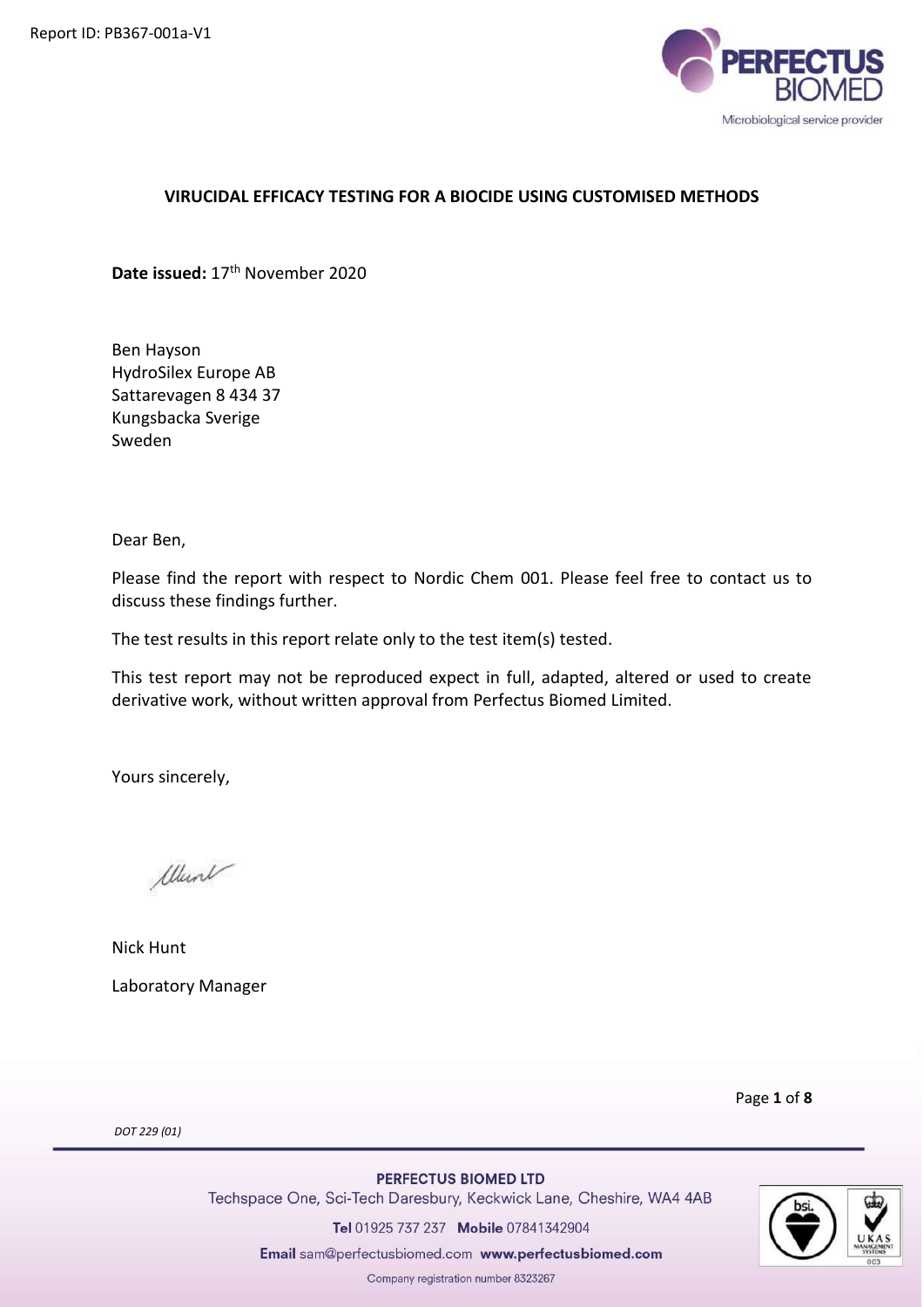

| <b>Test laboratory address:</b> | Perfectus Biomed Limited                                  |
|---------------------------------|-----------------------------------------------------------|
|                                 | Techspace One, Sci-Tech Daresbury, Keckwick Lane, WA4 4AB |

# 1.0 Aim of the study

To determine the anti-viral efficacy of a pre-coated surface over 90 days (0 days and 30 days only reported in this document).

### 2.0 Product

Details of the test item analysed during this study are listed in Table 1.

| Item                                 | <b>Details</b>                      |
|--------------------------------------|-------------------------------------|
| Name of the product tested           | Nordic Chem Antimicrobial           |
| <b>Batch number tested</b>           | Not provided                        |
| Expiry date (if available)           | Not provided                        |
| Manufacturer/supplier                | Nordic Chem                         |
| Date of delivery                     | 21 <sup>st</sup> Aug 2020           |
| Condition upon receipt               | Undamaged                           |
| Storage conditions                   | Room temperature                    |
| Product diluent                      | Ready to use                        |
| Active substance(s)                  | Not provided                        |
| Active substance(s) concentration(s) | Not provided                        |
| Appearance of the product            | Clear Liquid with white precipitate |

Table 1. Test item details.

Page 2 of 8

DOT 229 (01)

PERFECTUS BIOMED LTD Techspace One, Sci-Tech Daresbury, Keckwick Lane, Cheshire, WA4 4AB Tel 01925 737 237 Mobile 07841342904

Email sam@perfectusbiomed.com www.perfectusbiomed.com

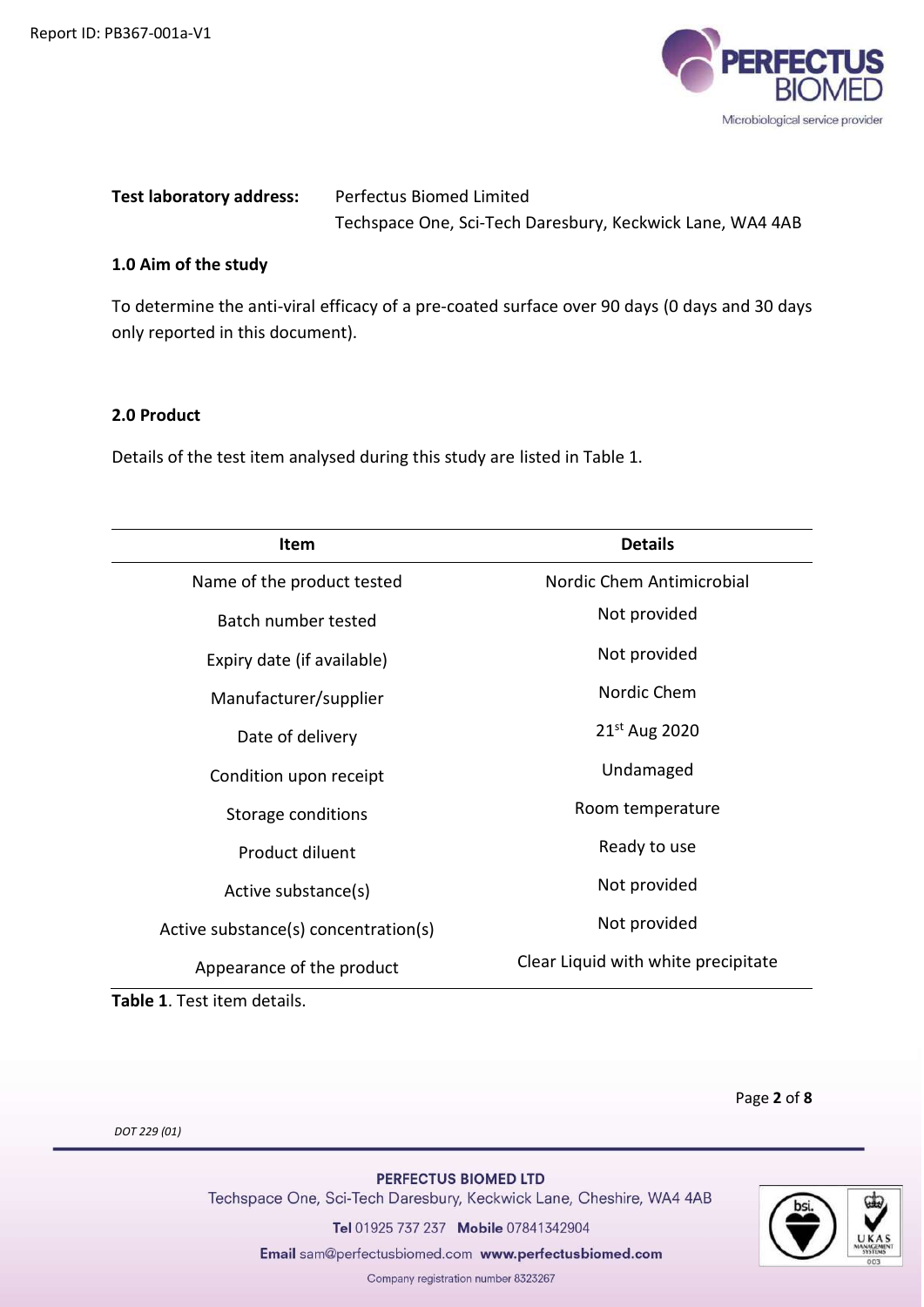

# 3.0 Methodology

## 3.1 Cytotoxicity Screen of a Pre-Coated Surface

### Experimental conditions:

| Cell line name:                   | MRC-5                                   |
|-----------------------------------|-----------------------------------------|
| Cell line source:                 | ATCC <sup>®</sup>                       |
| Cell culture medium:              | Eagle's Minimum Essential Medium (EMEM) |
| Dilutions of disinfectant tested: | Ready to Use                            |
| Incubation conditions:            | 35 °C $\pm$ 2 °C and 5% CO <sub>2</sub> |
| Incubation time:                  | 24 hours $\pm$ 1 hour                   |
| Interfering substance:            | Not Applicable                          |
|                                   |                                         |

Score criteria:

| <b>Visual Score</b> | Cells with cytotoxic effects (%) | <b>Reactivity classification</b> |
|---------------------|----------------------------------|----------------------------------|
| 0                   | 0                                | None                             |
|                     | $0 - 20$                         | Slight                           |
| $\mathcal{P}$       | $20 - 50$                        | Mild                             |
| 3                   | $50 - 70$                        | Moderate                         |
| 4                   | $70 - 100$                       | Severe                           |

Table 2. Cytotoxicity visual scoring and reactivity classifications.

| Deviations/ modifications: | Not Applicable |
|----------------------------|----------------|
| Justification:             | Not Applicable |

Page 3 of 8

DOT 229 (01)

PERFECTUS BIOMED LTD

Techspace One, Sci-Tech Daresbury, Keckwick Lane, Cheshire, WA4 4AB

Tel 01925 737 237 Mobile 07841342904

Email sam@perfectusbiomed.com www.perfectusbiomed.com

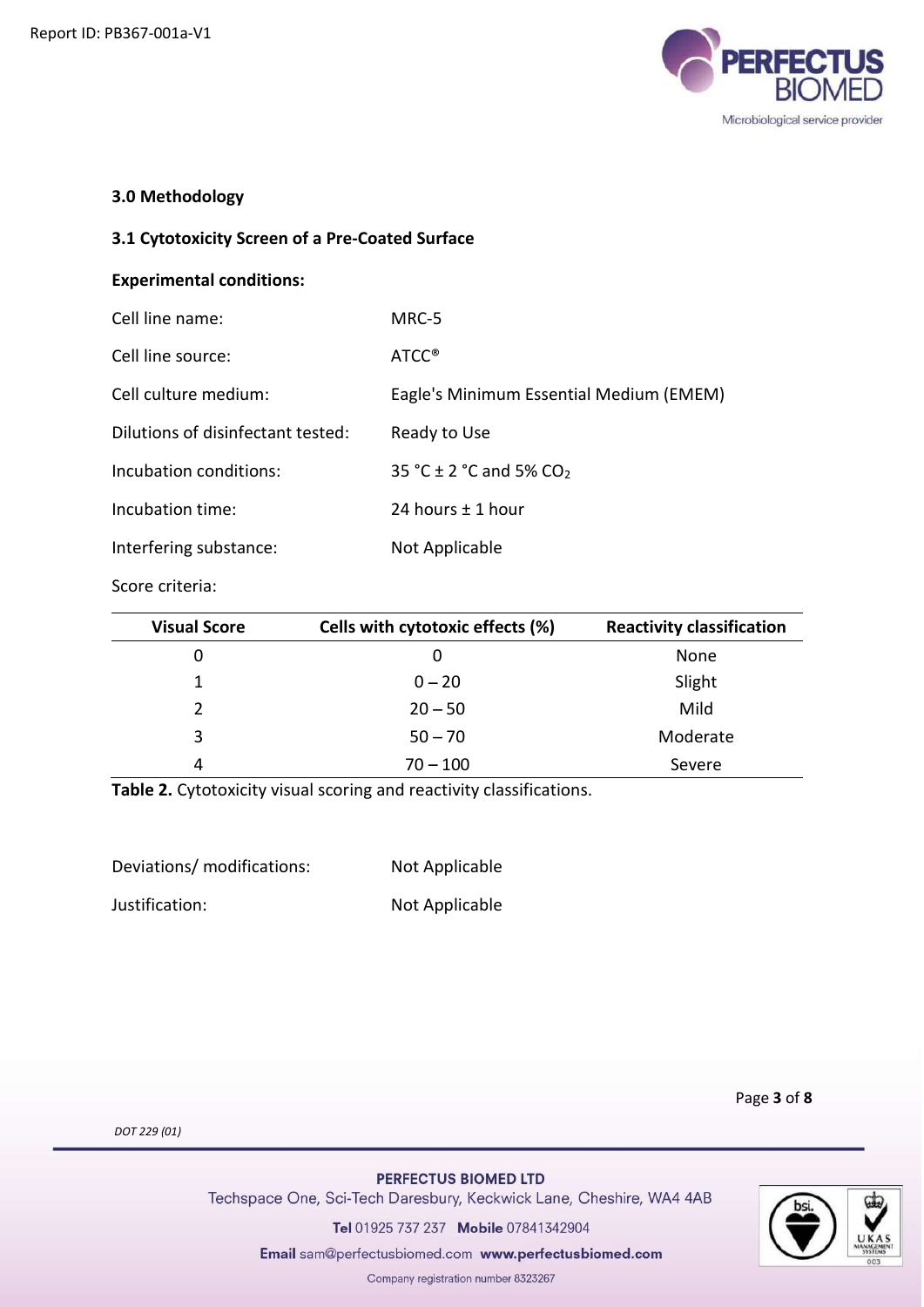

# 3.2 Assessment of a Pre-Coated Surface against Human Coronavirus 229E using a modified method from BS ISO 21702:2019: Measurement of Anti-Viral Activity on Plastics and Other Non-Porous Surfaces.

### Experimental conditions:

| Period of analysis:                                           | 19 <sup>th</sup> October 2020 to 6 <sup>th</sup> November 2020                                                                                                                                                                                                                                                                                                                                                                                                                                                                     |
|---------------------------------------------------------------|------------------------------------------------------------------------------------------------------------------------------------------------------------------------------------------------------------------------------------------------------------------------------------------------------------------------------------------------------------------------------------------------------------------------------------------------------------------------------------------------------------------------------------|
| Viral strain:                                                 | Human Coronavirus 229E (ATCC® VR-740™)                                                                                                                                                                                                                                                                                                                                                                                                                                                                                             |
| Cell line:                                                    | MRC-5                                                                                                                                                                                                                                                                                                                                                                                                                                                                                                                              |
| Cell culture medium:                                          | Eagle's Minimum Essential Medium (EMEM)                                                                                                                                                                                                                                                                                                                                                                                                                                                                                            |
| Product test concentrations:                                  | Ready to use                                                                                                                                                                                                                                                                                                                                                                                                                                                                                                                       |
| Diluent used for test item:                                   | Not applicable                                                                                                                                                                                                                                                                                                                                                                                                                                                                                                                     |
| Appearance of product dilutions:                              | Not applicable                                                                                                                                                                                                                                                                                                                                                                                                                                                                                                                     |
| Contact time(s):                                              | 5 minutes and 120 minutes                                                                                                                                                                                                                                                                                                                                                                                                                                                                                                          |
| Test temperature(s):                                          | Room temperature                                                                                                                                                                                                                                                                                                                                                                                                                                                                                                                   |
| Incubation conditions:                                        | 35 °C ± 2 °C and 5% CO <sub>2</sub>                                                                                                                                                                                                                                                                                                                                                                                                                                                                                                |
| Interfering substance:                                        | Not applicable                                                                                                                                                                                                                                                                                                                                                                                                                                                                                                                     |
| Stability/appearance during testing: Stable - No precipitates |                                                                                                                                                                                                                                                                                                                                                                                                                                                                                                                                    |
| Method of activity suppression:                               | Addition of ice-cold medium / filtration technique                                                                                                                                                                                                                                                                                                                                                                                                                                                                                 |
| Method of filtration:                                         | Ultrafiltration with MicroSpin <sup>™</sup> S 400 HR columns                                                                                                                                                                                                                                                                                                                                                                                                                                                                       |
| Deviations/modifications:                                     | Glass slides were coated with 47 $\mu$ L of the test reagent<br>and were allowed to dry for 0 and 30 days. Uncoated<br>slides were used as a control. The coated and uncoated<br>slides were inoculated with Human Coronavirus 229E<br>and covered with a 1cm x 1cm film for 5 minutes and 2<br>hours. After the contact time, the slides were rinsed<br>with 900 µL of medium and vortexed for 15 seconds. A<br>TCID <sub>50</sub> was then performed and the cytopathic effect<br>was recorded to assess the virucidal activity. |

Page 4 of 8

DOT 229 (01)

## PERFECTUS BIOMED LTD

Techspace One, Sci-Tech Daresbury, Keckwick Lane, Cheshire, WA4 4AB

Tel 01925 737 237 Mobile 07841342904

Email sam@perfectusbiomed.com www.perfectusbiomed.com

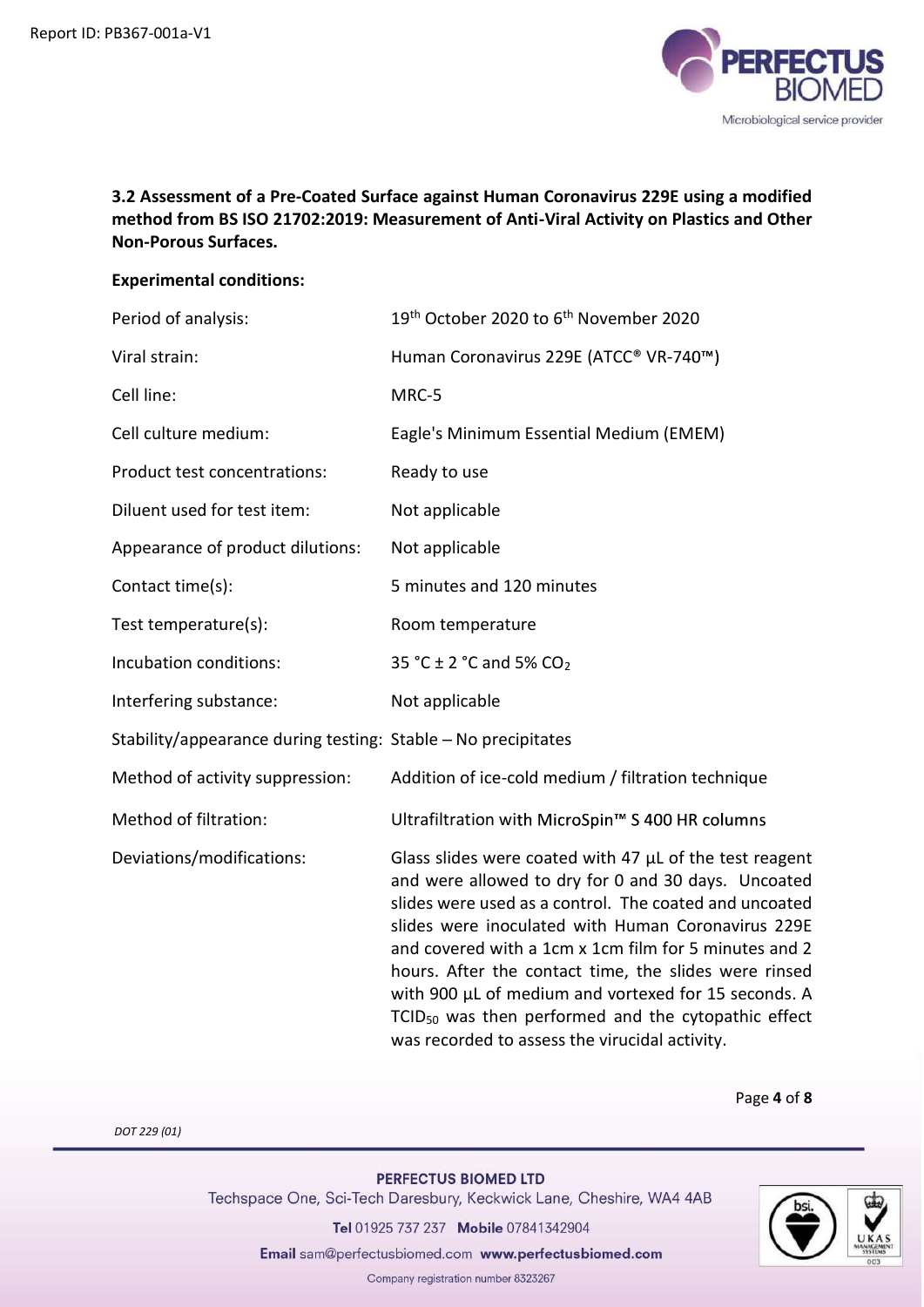

Justification: The deviations were to support the duration of residual activity of pre-coated surfaces.

#### 4.0 Results

## 4.1 Cytotoxicity screen of a Pre-Coated Surface

Results of the cytotoxicity screen are outlined in Table 3.

| <b>Treatment</b>                           | <b>Visual score</b> | <b>Reactivity classification</b> |
|--------------------------------------------|---------------------|----------------------------------|
| Negative control                           | O                   | No cytotoxicity                  |
| Nordic Chem Antimicrobial 10 <sup>-1</sup> | 0                   | No cytotoxicity                  |

Table 3. Cytotoxicity of Nordic Chem Antimicrobial using visual scoring.

Comments/observations: None.

4.2 Assessment of a Pre-Coated Surface against Human Coronavirus 229E using a modified method from BS ISO 21702:2019: Measurement of Anti-Viral Activity on Plastics and Other Non-Porous Surfaces.

A summary of the test results is outlined in Table 4-5.

#### 4.2.1 0 day treatment

| Test item        |           | Log recovery<br>$\left(\text{Log}_{10}\text{TCID}_{50}\text{mL}^{-1}\right)$ |             |                          | Log reduction<br>$\left(\text{Log}_{10}\text{TCID}_{50}\text{mL}^{-1}\right)$ | <b>Percentage Reduction</b> |             |  |
|------------------|-----------|------------------------------------------------------------------------------|-------------|--------------------------|-------------------------------------------------------------------------------|-----------------------------|-------------|--|
|                  | 0 minutes | 5 minutes                                                                    | 120 minutes | 120 minutes<br>5 minutes |                                                                               | 5 minutes                   | 120 minutes |  |
| Negative control | 4.90      | 4.90                                                                         | 4.60        | N/A                      | N/A                                                                           | N/A                         | N/A         |  |
| Coated           | N/A       | 4.80                                                                         | 2.70        | 0.10                     | 2.10                                                                          | 23%                         | 99%         |  |

Table 4. Log<sub>10</sub>TCID<sub>50</sub> recovery and reduction results for Human Coronavirus 229E following treatment with Nordic Chem Antimicrobial pre-coated surface at 0 days for 5 and 120 minutes according to the modified BS ISO 21702:2019. N/A = Not applicable.

Page 5 of 8

DOT 229 (01)

#### PERFECTUS BIOMED LTD

Techspace One, Sci-Tech Daresbury, Keckwick Lane, Cheshire, WA4 4AB

Tel 01925 737 237 Mobile 07841342904

Email sam@perfectusbiomed.com www.perfectusbiomed.com

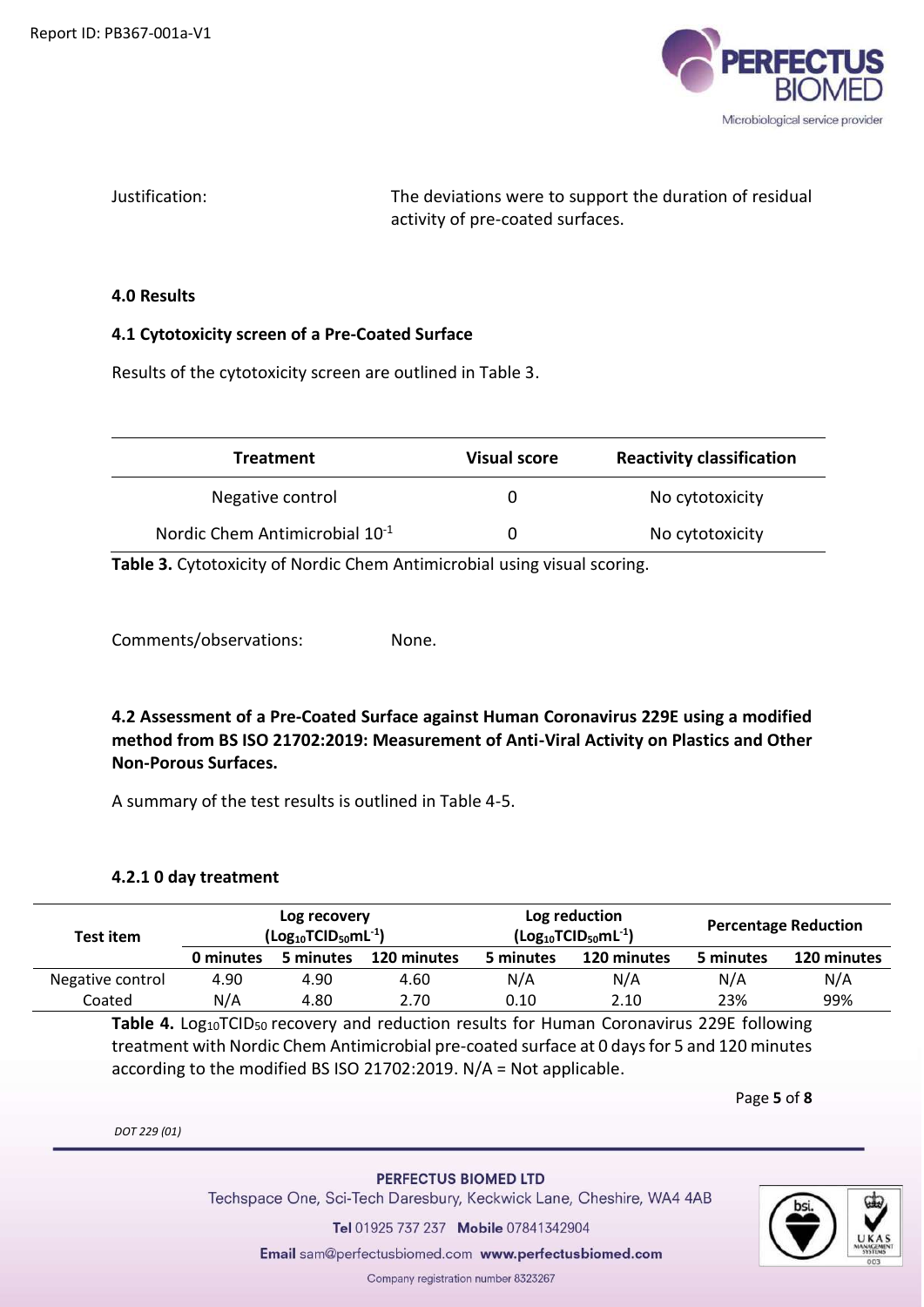

### 4.2.2 30 day treatment

| Test item        | Log recovery<br>$\left(\text{Log}_{10}\text{TCID}_{50}\text{mL}^{\text{-1}}\right)$ |           |             | Log reduction<br>$\left(\text{Log}_{10}\text{TCID}_{50}\text{mL}^{-1}\right)$ | Percentage reduction |           |             |
|------------------|-------------------------------------------------------------------------------------|-----------|-------------|-------------------------------------------------------------------------------|----------------------|-----------|-------------|
|                  | 0 minutes                                                                           | 5 minutes | 120 minutes | 5 minutes                                                                     | 120 minutes          | 5 minutes | 120 minutes |
| Negative control | 4.90                                                                                | 4.90      | 4.60        | N/A                                                                           | N/A                  | N/A       | N/A         |
| Coated           | N/A                                                                                 | 4.90      | 2.70        | ΝR                                                                            | 1.90                 | <b>NR</b> | 99%         |

Table 5. Log<sub>10</sub>TCID<sub>50</sub> recovery and reduction results for Human Coronavirus 229E following treatment with Nordic Chem Antimicrobial pre-coated surface at 30 days for 5 and 120 minutes according to the modified BS ISO 21702:2019.  $N/A = Not$  applicable, NR = No reduction.

### Conclusion:

According to the modified BS ISO 21702:2019, Nordic Chem Antimicrobial demonstrated a 99% reduction in virucidal activity against Human Coronavirus 229E, when tested for 5 minutes and 120 minutes at room temperature, 30 days after the application of the coating.

| Report prepared by: | Report approved by: |
|---------------------|---------------------|
| Signed:             | Signed:             |

Aount

H. Thomas

Name: Anna Holt Name: Hannah Thomas Position: Scientist I **Position: Operations Manager** Date: 12<sup>th</sup> November 2020 Date: 13<sup>th</sup> November 2020

Page 6 of 8

DOT 229 (01)

PERFECTUS BIOMED LTD Techspace One, Sci-Tech Daresbury, Keckwick Lane, Cheshire, WA4 4AB

Tel 01925 737 237 Mobile 07841342904

Email sam@perfectusbiomed.com www.perfectusbiomed.com

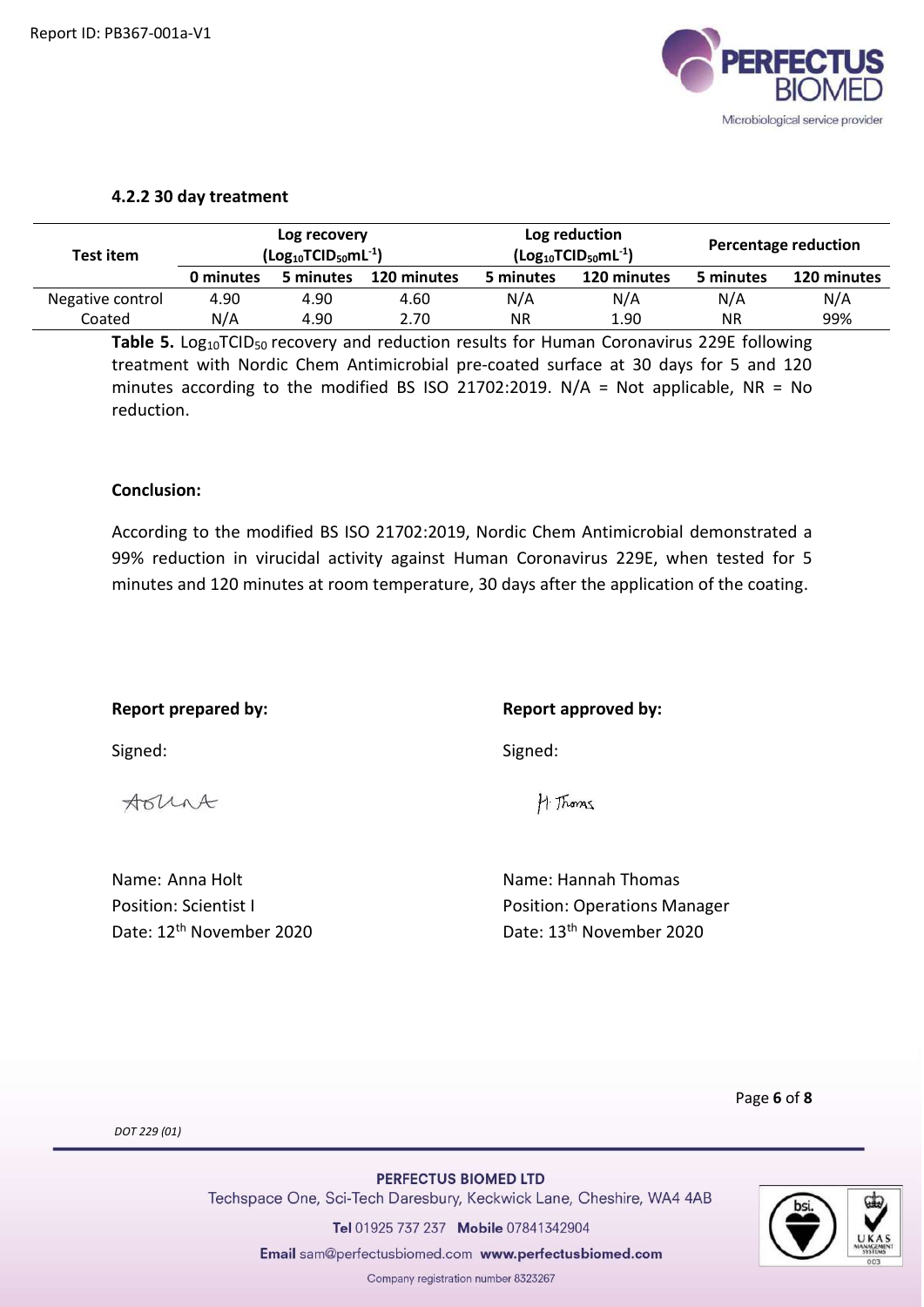

# Appendix I

## Raw data for Nordic Chem Antimicrobial against Human Coronavirus 229E

|                      |                      |                     |                |            | <b>Dilution</b> |            |            |            |            |            |            |  |
|----------------------|----------------------|---------------------|----------------|------------|-----------------|------------|------------|------------|------------|------------|------------|--|
| <b>Test item</b>     | Concentration        | <b>Contact time</b> | Replicate      | $-2$       | $-3$            | -4         | $-5$       | -6         | $-7$       | -8         | UI         |  |
|                      |                      |                     |                | 444        | 444             | 000        | 000        | 000        | 000        | 000        | 000        |  |
|                      |                      |                     | $n=1$          | 444        | 444             | 004        | 000        | 000        | 000        | 000        | 000        |  |
|                      |                      | 5 minutes           |                | 444        | 444             | 444        | 000        | 000        | 000        | 000        | 000        |  |
|                      |                      |                     | $n=2$          | 444        | 444             | 400        | 000        | 000        | 000        | 000        | 000        |  |
|                      |                      |                     | $n=3$          | 444        | 444             | 000        | 000        | 000        | 000        | 000        | 000        |  |
| <b>Nordic Chem</b>   | <b>Coated 0 days</b> |                     |                | 444        | 444             | 004        | 000        | 000        | 000        | 000        | 000        |  |
| <b>Antimicrobial</b> |                      |                     | $n=1$          | 000        | 000             | 000        | 000        | 000        | 000        | 000        | 000        |  |
|                      |                      |                     |                | 000        | 000             | 000        | 000        | 000        | 000        | 000        | 000        |  |
|                      |                      | 120 minutes         | $n=2$          | 000        | 000             | 000        | 000        | 000        | 000        | 000        | 000        |  |
|                      |                      |                     |                | 000        | 000             | 000        | 000        | 000        | 000        | 000        | 000        |  |
|                      |                      |                     | $n=3$          | 000        | 000             | 000        | 000        | 000        | 000        | 000        | 000        |  |
|                      |                      |                     |                | 000        | 000             | 000        | 000        | 000        | 000        | 000        | 000        |  |
|                      |                      |                     | $n=1$          | 444        | 444             | 400        | 000        | 000        | 000        | 000        | 000        |  |
|                      |                      |                     |                | 444        | 444             | 440        | 000        | 000        | 000        | 000        | 000        |  |
|                      |                      | 5 minutes           | $n=2$<br>$n=3$ | 444        | 444             | 400        | 000        | 000        | 000        | 000        | 000        |  |
|                      |                      | 120 minutes         |                | 444        | 444             | 400        | 000        | 000        | 000        | 000        | 000        |  |
|                      |                      |                     |                | 444        | 444             | 044        | 000        | 000        | 000        | 000        | 000        |  |
| <b>Nordic Chem</b>   | Coated 30 days       |                     |                | 444        | 444             | 400        | 000        | 000        | 000        | 000        | 000        |  |
| Antimicrobial        |                      |                     | $n=1$          | 444        | 000             | 000        | 000        | 000        | 000        | 000        | 000        |  |
|                      |                      |                     |                | 000        | 000             | 000        | 000        | 000        | 000        | 000        | 000        |  |
|                      |                      |                     | $n=2$<br>$n=3$ | 000        | 000             | 000        | 000        | 000        | 000        | 000        | 000        |  |
|                      |                      |                     |                | 000        | 000             | 000        | 000        | 000        | 000        | 000        | 000        |  |
|                      |                      |                     |                | 000        | 000             | 000        | 000        | 000        | 000        | 000        | 000        |  |
|                      |                      |                     |                | 000        | 000             | 000        | 000        | 000        | 000        | 000        | 000        |  |
|                      |                      |                     | $n=1$          | 444        | 444             | 034        | 000        | 000        | 000        | 000        | 000        |  |
|                      |                      |                     |                | 444        | 444             | 000        | 000        | 000        | 000        | 000        | 000        |  |
|                      |                      | 0 minutes           | n=2            | 444        | 444             | 044        | 000        | 000        | 000        | 000        | 000        |  |
|                      |                      |                     |                | 444        | 444             | 000        | 000        | 000        | 000        | 000        | 000        |  |
|                      |                      |                     | $n=3$          | 444        | 444             | 004        | 000        | 000        | 000        | 000        | 000        |  |
| <b>Virus control</b> | N/A                  |                     |                | 444        | 444             | 440        | 000        | 000        | 000        | 000        | 000        |  |
|                      |                      |                     | $n=1$          | 444        | 444             | 040        | 000        | 000<br>000 | 000        | 000        | 000        |  |
|                      |                      |                     |                | 444        | 444             | 040        | 000        |            | 000        | 000        | 000        |  |
|                      |                      | 5 minutes           | $n=2$          | 444<br>444 | 444<br>444      | 040        | 000<br>000 | 000<br>000 | 000<br>000 | 000<br>000 | 000        |  |
|                      |                      |                     |                |            |                 | 440<br>404 | 000        | 000        | 000        | 000        | 000<br>000 |  |
|                      |                      |                     | $n=3$          | 444        | 444             |            |            |            |            |            |            |  |
|                      |                      |                     |                | 444        | 444             | 040        | 000        | 000        | 000        | 000        | 000        |  |

Page 7 of 8

DOT 229 (01)

PERFECTUS BIOMED LTD

Techspace One, Sci-Tech Daresbury, Keckwick Lane, Cheshire, WA4 4AB

Tel 01925 737 237 Mobile 07841342904

Email sam@perfectusbiomed.com www.perfectusbiomed.com